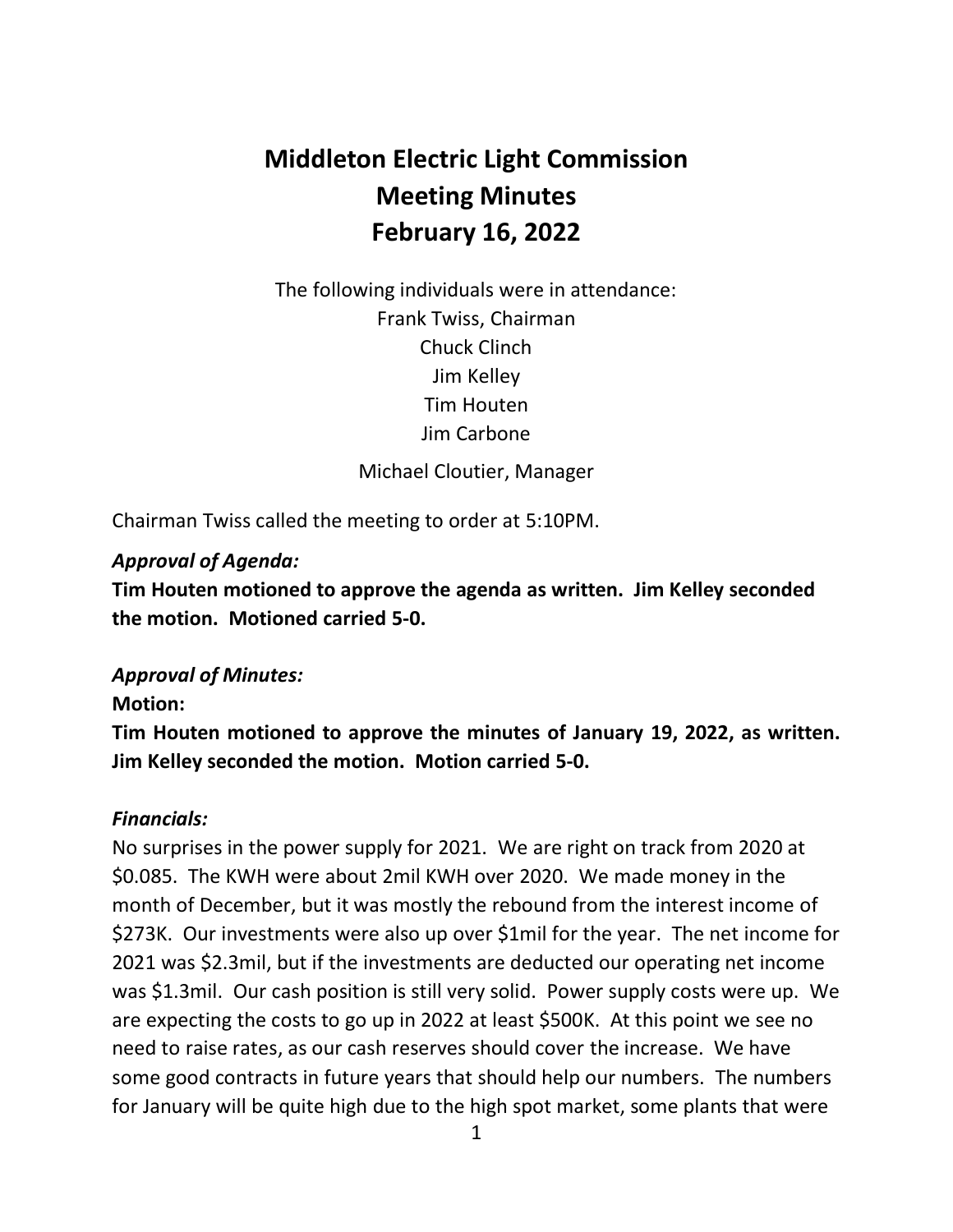offline and it was hard to get natural gas. Because it was so cold our customers used more energy. Capacity is down but transmission is up which affects our savings on the battery.

## *In Lieu of Taxes:*

 As sales and net income were up over the previous year the number was up. Using the past formula to calculate, our in lieu of tax payment is \$[262,978.34](https://262,978.34). **Motion:** 

 **Chuck Clinch made a motion to award the Town \$[262,979.00](https://262,979.00) in lieu of taxes. Tim Houten seconded the motion. Motion carried 5-0.** 

### *Budget:*

 This budget was adjusted off the 2021 budget. Net income was budgeted at \$469K. The power supply was increased by almost \$1mil. This is up \$600K over what was budgeted in 2021. Distribution expense is up due to the new engineer position. Mr. Cloutier included a page with each year after year individual capital account. Transportation expense for \$45K is to possibly replace one of the smaller vehicles. Chairman Twiss questioned the \$1K budgeted for communication expense, Mr. Cloutier told the commissioners that all radios are good and used infrequently for switching and pulling wire, it's a placeholder. **Motion:** 

 **Chuck Clinch made a motion to approve the 2022 budget as presented. Jim Kelley seconded motion. Motion carried 5-0.** 

### *Manager's Report:*

 We had one more COVID case a few weeks ago. Mr. Cloutier feels we are over the hump, and we should be going back to normal procedures.

 The rail trail has gone as far as it can go until the state does the Ipswich River bridge. If the grant goes through, the trail from Perkins Road to the Danvers line will be completed. They are looking to put a small parking area at Essex Street and a maintenance shed at the end of Central Street. The Rail Trail Committee is working on fund raising.

 Manole and David continue to work on the metering system. Twenty-five hundred meters were read remotely this month. Manole is starting to digitalize